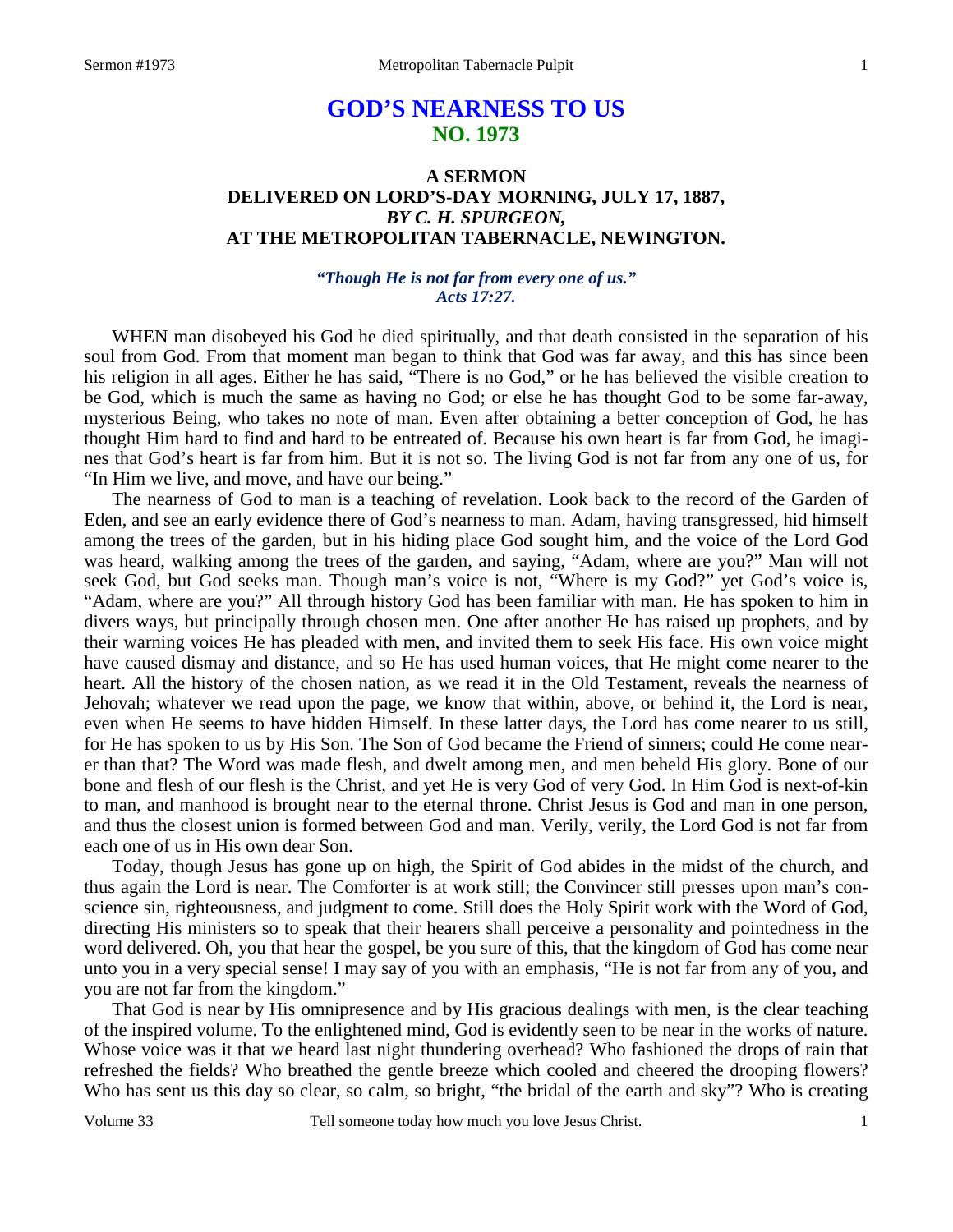for us our harvests, and preparing food for man and beast? It is God that does this, doing it in ways beyond our comprehension, yet doing it before our eyes. There is no other force in the universe save that which is derived from God. There is no other life except the life which has leaped from the eternal selfexistence. God is in all. Above us in the stars He shines, but He works also in the grass beneath our feet. Each dewdrop gleams His glory, and every grain of dust bears His impress. He is within us, keeping our hearts in motion, and around us, giving to the air we breathe its power to sustain life.

So also is the Lord very near in providence. Albeit that this godless age seeks to banish God, yet is He present in the transactions of every day. All things come of Him, both the little and the great. He ordains, and rules, or over-rules. Pestilence and famine, earthquake and hurricane, are His heavier treads, and days and nights, harvests and springtides, are His gentler footsteps. The events of history, whether on a large or small scale, betray an evident design and arrangement. All things work together, with singular accuracy and punctuality, to accomplish a lofty purpose. It is the fashion nowadays to say that these are *coincidences*. It is a pretty word for boys to play with. Some of us observe God's providences, and we are never without a providence to observe. We see the hand of God in daily life, and we are glad to do so, though we are laughed at as poor fools. Those who can see may well be content to bear the jests of the blind. In my own personal experience I have met with numbers of singular and special tokens of God's working in providence, some of which I would scarce dare to tell, because they might seem incredible. I remember preaching at Halifax, in a huge timber building which was erected for the purpose. During the previous day the snow fell heavily, and it lay deep upon the ground. Nevertheless, the people came in their thousands, and thronged the enormous edifice, and gratefully do I remember how they went away to their homes in safety. They had no sooner cleared the building to the last man, than it fell in one gigantic ruin. Why had it not fallen when the crowds were there? In my joy that no one was harmed I thought that God was there, and I praised His holy name. Was that a piece of superstition?

Take another instance. I was one day in great perplexity upon a certain matter of great importance to the cause of God. I laid it before God in prayer, but still I did not see my way; I could get no direction or guidance. Having to preach in North London, a friend kindly drove me to the spot, and afterwards I asked Him to take me to the house of one of our people whom I wished to see. I scarcely noticed my way, till at last I found myself in a street unknown to me. I then said, "You are surely going wrong." "No," He said, "I am right enough." He was making for the private house of the person I had named, but I knew that he would at that time be at his office in the City, and I had intended to go there after him. We were on the wrong track, and so the horse's head was turned down a side street unknown to me, and as we passed along it, I saw the only man in all the world who could assist me out of my difficulty. How he came to be there I could not tell; how I came to be there I have already told you. Strangely had the Lord guided me, and the information guided the affair to a happy issue. God was near me. *Mere coincidences,* they tell me! *Mere coincidences!* Let me tell a true story. The other day I met with a series of similar "mere coincidences." I set out by railway to a certain town, and the train went on till we came to a junction, and I was bidden to change. By a strange coincidence another train had drawn up, and was going in the direction I desired. I had only time to cross a platform and take my place, and off it went. A few miles further again I heard a voice, saying, "Change here!" I changed a second time, and by another coincidence a train was just starting for my destination. When I reached the end of my railway journey another coincidence was in store for me, for a well-known friend was waiting with his carriage, and he took me to his house, where, by another coincidence, a dinner was ready. At the dinner there happened to be a dish upon the table intended for a person who did not eat meat. Was not this a special coincidence for me? I went to the chapel to preach, and I found it crowded with people anxious to hear; another coincidence, of course! Somebody cries, "You talk nonsense; it was all arranged." I confess I thought so. I am glad that you own the arranging hand, but, pardon me, I saw an arranging hand in the other cases also, and I think it was as clear in the other cases as in this. To the story of my journey you find a clue in a previous arrangement, and in the history of nations, and in the story of each human life, I also find a clue in the presence of a Divine mind which arranges all things. When human arrangement explains a series of events you admit it without question; why not admit Divine arrangement, since it equally well explains the great occurrences of history? Do you object? I fear it is that you resolve not to believe in the one case, while in the other, having no theory to maintain, you follow your natural common sense.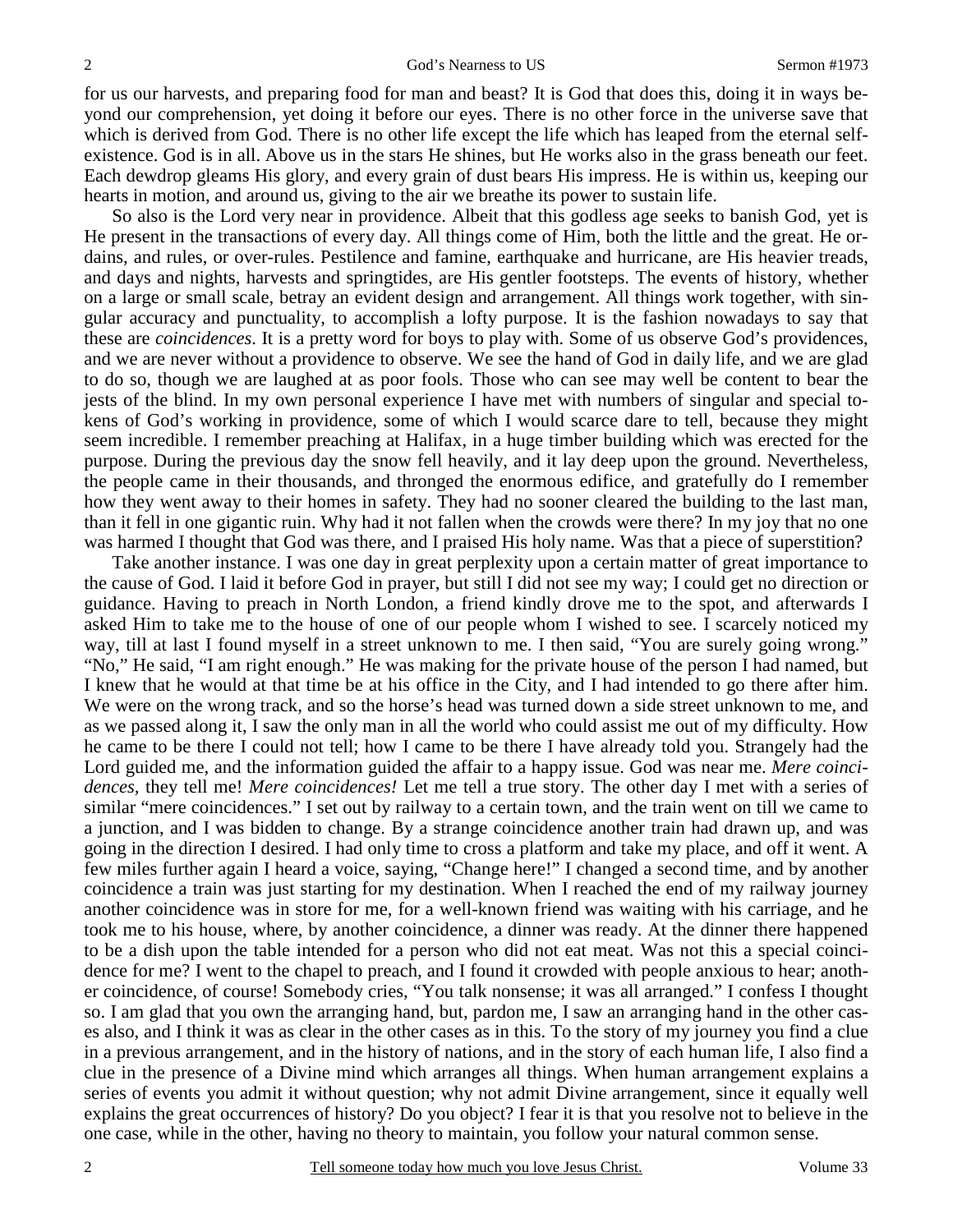God is so near us that He hears the prayers of His people, and orders events in correspondence to those prayers. Do you doubt this? Do you tell me that the many answers to prayer which we joyfully narrate are *mere coincidences?* I have hardly patience to answer you. Yet let me tell you of some strange incidents which happened to me yesterday. In the morning, when I came into my study, I needed to break my fast. I had scarcely wished it, before my breakfast was on the table. During the day I wished for a glass of water. In a few moments it stood by my side. I required someone to take a telegram to the post office for me. Lo! Presto! A suitable messenger appeared. Was this magic? The evening came on, and I desired to have the lamps lighted and the curtains drawn. In a few seconds my desire was accomplished. Were these matters "mere coincidences"? "No," cries one, "you rang the bell." Now I come to think of it, someone did pull at a handle, but I saw no bell. Yet you assure me that the ringing of a bell accounts for it all. I will not argue the point with you. Only when I yield to you, I want you also to yield to me when I tell you that we pray to the Lord our God, and that we receive answers to our prayers. Our daily experience is that prayer is answered by the Lord our God, for He is near to fulfill His promises, and to grant the petitions of them that put their trust in Him. You believe in the power of the bell, and we believe in the power of prayer. Our speaking to the living God is as much a fact and a reality to us as the ringing of a bell to you; why, then, do you heap scorn upon us? Why do you snuff us out with your big talk about *coincidences?* Scoff away! We shall not pray any the less so long as in our experience we find the Lord so swift to hear, so bountiful to bless. The fool has said in his heart, "There is no God," but even he is not so much a fool as he who, believing that there is a God, will not allow that He is near enough to hear and answer prayer. Oh, that my hearers who doubt the nearness of God would cry to Him, and see if He would not be found of them!

Beloved, the fact is that God is everywhere. He is so present in all places that He is especially near to each person. His circumference is nowhere, but His center is everywhere. God is as much with you as if there were no other person in the world. His being near to you does not make Him far off from another. This truth is high, and we cannot attain to it, but it is none the less sure. God is near each one of us, observing us with exactness, perceiving the secret intents of our hearts. He is near us, feeling for us, and thinking of us. He is near us in active energy, ready to interpose and help us. He is near us in all places, and at all times. By night and by day He surrounds us. At this moment, "surely God is in this place." Know it, and be filled with awe. I pray that, before the service is over, you may know it by feeling the power of His grace. In answer to prayer may the Lord's presence and power be with the words which I shall try to speak to you, though I speak in great feebleness.

First, I am going to address myself for a little *to those who only feel after Him,* but as yet have not perceived Him; and then I shall speak *to those who have found Him,* and who know by a sweet experience how near He is to His chosen.

**I.** TO THOSE OF YOU WHO ARE FEELING AFTER GOD I speak in deep earnestness. Like blind men who grope for the wall, you stretch out your hands to feel after Him. Rejoice, for He is not far from you!

What then? *How impious is sin* when seen in this light! You have transgressed the commands of the great King in the King's presence. When you blasphemed Him, you thought little of Him, but you spoke into His ear. When you ridiculed His ways and His people, you did it to His face. You insulted your Creator while His eyes were fixed on you. Did you dream that you were in the outskirts of His dominion, far off from His throne? And did you, therefore, take liberty to offend? O sir, you were mistaken; you rebelled in His courts! He heard your evil words; He noted down your unrighteous acts. Think of this, you that have never sought mercy at His hands; from your childhood until now you have lived under His close inspection. You have, perhaps, seen those hives which permit you, through a glass, to see all that the bees are doing. You have watched them busy in their cells. All the world is but a hive of this sort to the mind of God. You could not read the designs and intents of the bees, but the Lord has read your thoughts and imaginations. Would some of you have sinned as you have done if you had realized the Divine presence? Would you have dared to go to such lengths as you have gone, if you had seen Him as He has seen you? "Hush," they say, when they are speaking evil of any person, "here he comes." Why did you not "hush," since God was there? Servants who have wasted their master's time will hurry up when they see that he is near; how is it that you have not only loitered, but done mischief while your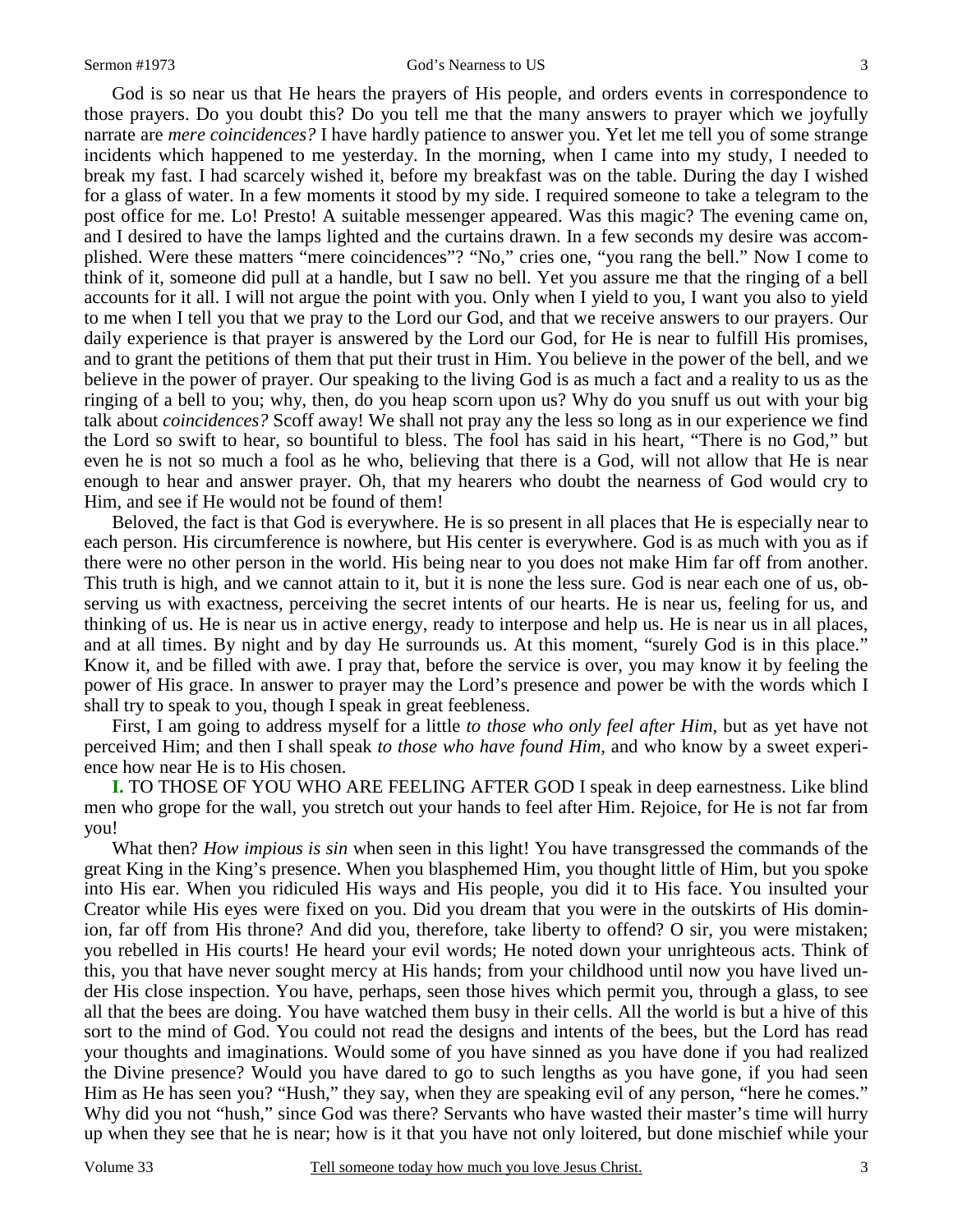Master has been looking over your shoulder? How impious is that sin which is done despite the presence and observation of God!

Next, note *how profane is indifference!* To be indifferent to God when God is near in the glory of His majesty, and the riches of His love, is a sign of great hardness of heart. God is near, supplying you with breath, keeping you in life, and yet you care not! Holy men have trembled with awe in His presence, and you have trifled! How is this? If He had gone on a journey, and you had forgotten Him, there might be some little excuse, but with the Lord close to you, how could you ignore Him? Can I call this less than sheer profanity? If an angel in the presence of the Most High refused to adore; if a spirit before His burning throne maintained a sullen silence, we should count it unmistakable sedition; what is it in your case? What shall I say to those who here, in the presence of God, have lived ten, twenty, thirty, forty, or fifty years, and yet have never given their Lord a serious thought? Do you so lightly esteem your Maker? Is He not worth a thought? Will you neither bow your knee in homage, nor lift up your voice in thankfulness? O men and women, why do you act so unjustly, so ungratefully? What has God done that you should slight Him? How can you excuse yourselves, that you live and move in Him, and yet have no more care for Him than if there were no such being?

Furthermore, if God is so near, this shows *the evident impossibility of deceiving Him*. God is not mocked. Do you think that if you will go to God's house that will avail you, though you go not to God? Do you imagine that to repeat certain gracious words will suffice, though your heart is wandering on the mountains of vanity? Have you thought that to make a religious profession will be enough, and that God will be so duped, as to think you His servant and His child, if you take upon yourself the names which belong to such relationships? Do you think that He can be deceived when He is near you, around you, and within you? Your heart is as open to Him as your book is open before you, and He reads you as you read the plainest print. How, then, can you deceive Him? Beware, I beseech you, of having any dealings with God but those which are in downright honesty. We must be true to the core before the All-Seeing One. A lie to our fellow men is meanness, but a lie to God is madness. What do you mean, you pretender to godliness, if your heart is not right with God? Do you think to play tricks with the only wise God? Can you cheat the eyes before which all things are naked and open? He besets you behind and before, and lays His hand upon you; He possesses your reins and searches your heart; be plain and sincere with Him, lest He smite you as He smote Ananias and Sapphira. Oh, that the words of Hagar in the wilderness would rise from every heart—"You God see me"! That God is as near to us as we are to ourselves should make us greatly ashamed, if in any way whatever, we seem to be what, in the depths of our being, we are not.

But, listen! This shows us *how vain is all hope of escape from God!* What if a man says there is no God! God *is* all the same. What if a man forgets God, and therefore ceases to tremble! There is as much cause for trembling as ever, and somewhat more. What if a man is able throughout life to shut his eyes to his lost estate, and at last dies without bands in his death—what of that? He cannot escape the judgment; he cannot flee from the far-reaching arms of justice. The Lord's impartial sentence will find him out, though he plunge into depths of darkness, or make his bed in hell. It was said once of the whole world that it was nothing better than a prison for the man that had offended Caesar and I may say of the great universe, however wide it is that it is but a narrow cell for the man who has offended God. Where can you fly, my hearer? Where can you hide? Neither mountains nor abysses can conceal you from those eyes of fire! If you had but half a grain of wit you would fall at the feet of your pursuer, and invoke His mercy! Confess your wickedness, and beg for pardon. Quit your sin, and be reconciled to your Judge through the death of His Son; then those eyes shall be suns of light to you, whereas now they are as flames of fire.

This is the solemn side of the matter, and I confess it is dark as the pillar of cloud when it turned its blackness on the Egyptians. Oh, this God! This God who is not far from us! What shall we do? We have provoked Him! He is angry with the wicked every day. His great long-suffering holds back the strokes of His justice, but they must come one day, for He will by no means spare the guilty. Oh, my ungodly hearer, you have sinned, and you are sinning in the presence of your God; I beseech you, think of this! You have been indifferent, and you are still indifferent, in the presence of One, who with a thought can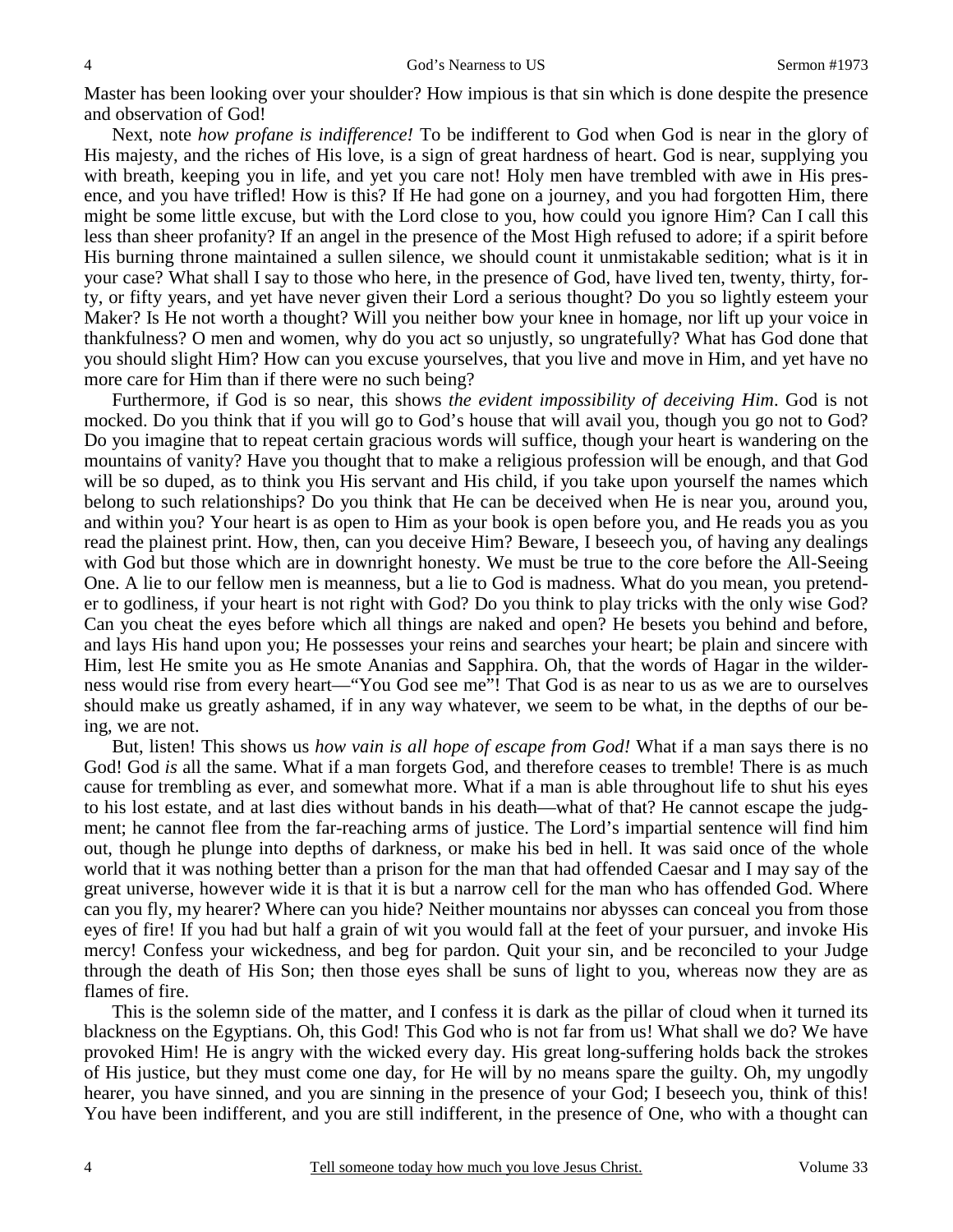wither you, and with a word can send you where hope can never come. Be warned, I pray you. May God bless this solemn warning to your soul's awakening!

There is a bright side to this great truth of the Divine nearness. If God is not far from each one of us, then *how hopeful is our seeking of Him!* If I seek God, and He is not far from me, I shall surely find Him. I have not to climb to heaven or to dive into the abyss, for He is near! Oh, for faith to perceive Him! Where I sit, or stand, I may come to Him. If I seek Him He is seeking me for certain, or else I should never have sought Him. When the sinner seeks God and God seeks the sinner they will soon meet. Is it not written, "If you seek Him, He will be found of you"? "Seek you the Lord while He may be found, call you upon Him while He is near." Omnipresence yields good cheer to those who are panting for their God.

*How perceptible must repentance be!* If God is near you, He sees that tear which just now scalded your cheek. He marks that sigh; He sees that heaving of the breast; that trouble of the soul He knows; that restlessness He sees. When I stand by a person who labors under emotion, I am not long before I sympathize with him; I cannot help it; God is much more tender-hearted than we are, and like a father pities his children, so He pities them that fear Him. If your heart is breaking, your God perceives it. If you are bewailing your sin, He hears it, and cries, "How can I give you up?" The sight of your tears has melted Him; the hearing of your sighs has moved His compassion. Doubt not this; you cannot have Him near and yet have Him callous, for His name is Love. He heard you, and He pitied you when yesterday in your chamber you were in an agony of shame and fear. He sees you at this moment in your loneliness and dire distress. A fugitive and a vagabond you may be, but yet the Lord is near.

Since the Lord is near to us, *how quick will He be to perceive our faith!* If you, this morning glance an eye to the cross, the Lord will see your eyes looking that way. He sees the feeble as well as the strong; if you have but a grain of mustard seed of faith He will at once discern it. When the messenger of the church cannot perceive it, and before the minister can detect it, God has seen faith. Do you believe that Jesus is the Christ? Do you trust yourself with Him? God has accepted your faith and He has said, "There is therefore now no condemnation." If He were far off your faith might be unnoticed, but being close at hand He sees the first glimmer of light within your mind. Though your trust is of the feeblest kind He accepts it and protects it.

If God is so near you, poor soul, *how readily He can reveal Himself to you!* I know how sadly you are urged to despair, and yet before that clock has finished the half-hour your despair may vanish. There is nothing between you and your Savior but your unbelief. Let unbelief go, and you shall see Jesus, to your heart's joy. A prisoner was taken out to die, and as he rode along in the death cart his heart was heavy at the thought of death, and none could cheer him of all the throng. The gallows was in sight, and this blotted out the sun for him. But lo, his prince came riding up in hot haste bearing a free pardon. Then the man opened his eyes, and as though he had risen from the dead, he returned to happy consciousness. The sight of his prince had chased all gloom away. He declared that he had never seen a fairer countenance in all his days, and when he read his pardon he vowed that no poetry should ever be dearer to his heart than those few lines of sovereign grace. Friends, I remember well when I was in that death cart, and Jesus came to me with pardon. Death and hell were before me, but I rejoiced exceedingly when I saw the nail prints in His hands and feet, and the wound in His side. When He said, "Your sins, which are many, are all forgiven you," I thought I never saw such loveliness before, and never heard such music in all my days. No, it was not mere thought, I am sure my judgment was right. Eternity itself shall never disclose anything to me more sweet. My pardoning Lord has no peer or rival. Oh, what a Christ is He who appeared to me, a guilty, condemned sinner, on the way to hell! Blessed be His name, He bore on the tree my curse, and shame, and death, and I am free! This is the manifestation which I desire for each of you, and since Jesus is near, how readily can He grant you the gift!

If the Lord is near, there is no reason why He should not grant pardon right now to all of you who seek it. Before the words I speak have reached your ear, God, in the person of His Son, may manifest Himself to you, and make your heart leap for joy. Do it, O Lord Jesus! Grant a vision of Yourself, good Lord; grant it now, and You shall have the praise. God often reveals Himself by men to men; why should He not speak to you through this sermon of mine? God often reveals Himself to men by the Scriptures. A precious text laid home to an aching heart will soon give it peace. Wherefore, be of good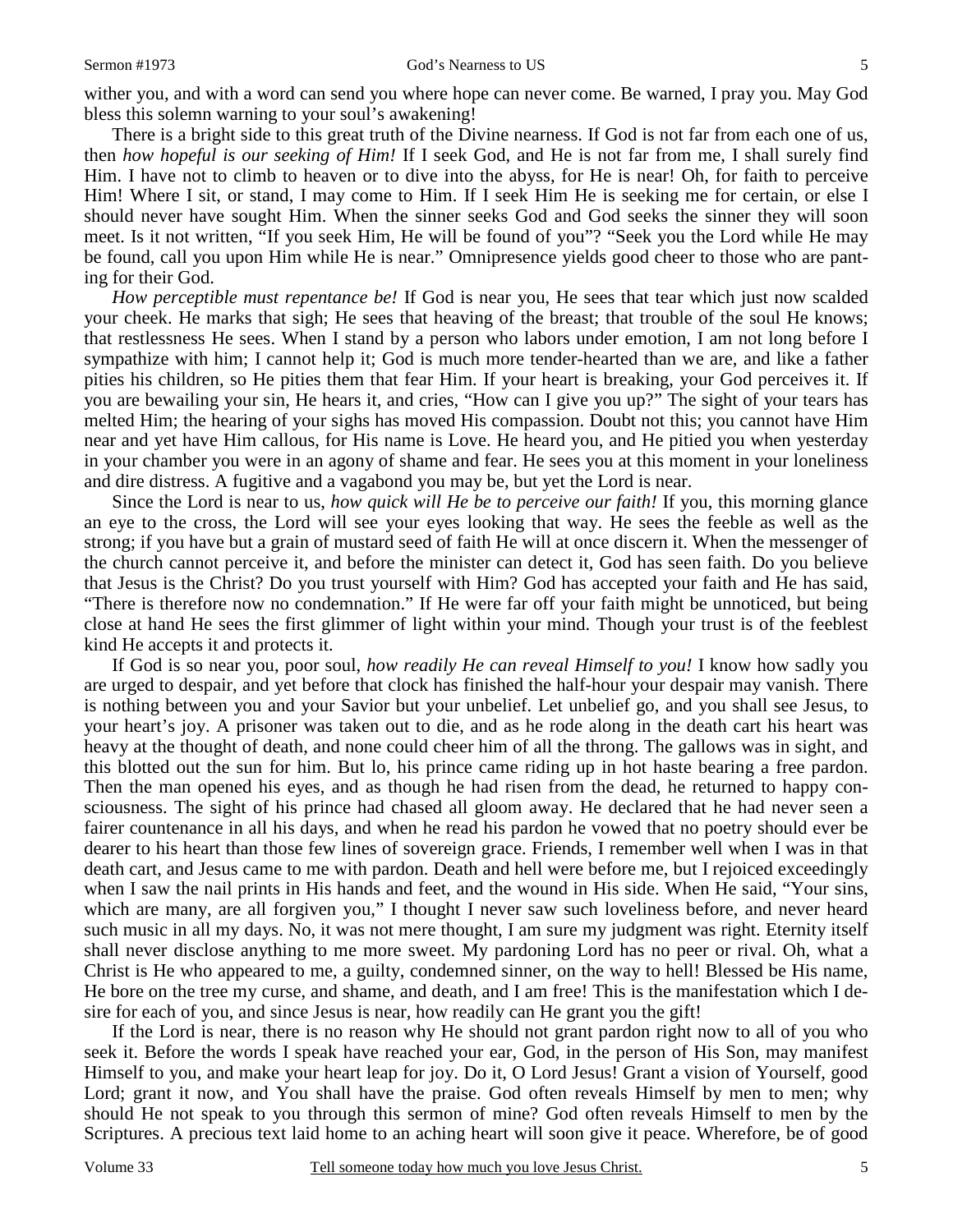cheer, my hearer; God is near you, and therefore hope is near you. Believe in Jesus, and He will give you rest. He waits to be gracious; He looks out for objects of mercy. Be of good cheer, for Jesus of Nazareth passes by. Even at this hour He is near.

**II.** The time is too short; therefore I must turn at once to God's people, and speak to THOSE OF YOU WHO HAVE FOUND THE LORD. Brothers, you need not that I seek out choice words when I speak to *you*. You are soldiers, and you only want short sentences, such as captains give to the ranks. I say to you, redeemed by precious blood, and made sensitive to the all-surrounding God, note *how strictly God observes us!* Let us walk in His sight, let us live in His presence. I charge you, remember that the Lord your God is a jealous God. Under such weighty obligations to Him, and bound to Him by such marvelous ties of love, live—live obediently, live intensely, live with concentration of heart, and mind, and strength; live wholly unto Him. Being ever in His sight set Him always before you. Be your life such as life should be in the fierce light that beats about the throne of Deity. Oh, our poor lives! Our empty lives! God fill them and elevate them! May He help us to rise out of our dead selves by a sense of His living presence. If God's nearness does not make us cry to Him to make men of us, what will? O You who are so divinely near, draw our lives into Your life!

If God is not far from us, let us see *how readily He hears our prayers!* I am sometimes startled at the power of a feeble prayer to win a speedy answer. "Startled," you will say; why am I startled, for it is written, "Before they call, I will answer, and while they are yet speaking, I will hear." Yes, it is so written, but we do not always apprehend the fact. When the promise comes speedily to pass, have you never felt your flesh creep with a solemn awe in the presence of God, who has so remarkably drawn near at the voice of prayer? You turn aside from your business but a minute and pray, and you come back calm and composed. This is the finger of God. You do not leave the counter, but simply dart a glance heavenward, and the thing you sought for is bestowed upon you. Is it not often so, my beloved? You know it is. Is it not easily accounted for by the fact that God is at your right hand, ready to be gracious? There is no need in every case to break the continuity of business, and to get away from the concerns of this life, for the Lord is in the shop, and in the barn, as well as in the closet. You are in the midst of a throng of wicked men, but God is there too, if His providence has called you into such company. The pressure of incessant occupation racks your mind, but it would be less if you felt that God is there to help and guide.

*How simple is communion with the Lord when we know that He is near us!* When you seek quietude for meditation, do you think it wonderful that you enter speedily into communion with God? Is He not waiting for you? If you go into the field with Isaac, God is there. Resort, therefore, to communion with God without doubt of obtaining it. Speak, for He hears; listen, for He speaks. Pray without ceasing, because God is near without ceasing. Pour out your heart before Him, for He is ever near to mark your heart's outpourings. It makes life a blessed thing when we remember that we spend it with God. We dwell in Him. It is not as if we were visitors, and had to make calls on God now and then, but He is our dwelling place. We have not to seek Him as though He had hidden Himself away, for He is the sun whose presence fills our life with strength and comfort. He is in us, and therefore with us. Therefore let us pray, and praise, and hold sweet communion with Him.

Further, dear brethren, if God is so near us, *how securely are we defended!* A Christian lady not long ago dreamed a dream which was not a dream, but fact. She saw herself as surrounded with God; encircled above, beneath, and all around, as with a blaze of light. Brilliance inconceivable made a pavilion for her, and while she stood in the midst of the glory she saw all her cares, and her troubles, and her temptations, and her sins, wandering about the outside of the wall of light, unable to reach her. Unless that light itself should open and make a way for them she was serenely secure, although she could see the perils which otherwise would destroy her. Is not the Lord a wall of fire round about us, and the glory in the midst? Is it not written, "He that dwells in the secret place of the Most High shall abide under the shadow of the Almighty"? Evil shall not come near to him who is near to God. Go where we may, a more than royal guard surrounds us, for the Lord of Hosts is with us. Blind eyes, blind eyes, you see not the Infinite Protector! If our eyes were anointed, we should see the mountain full of horses of fire and chariots of fire round about us; no, better than horses, though they are of fire, we would see the omnipotent God to be our shield and buckler. I want you, dear people of God, to feel that you are never in real danger, because never far from God. How can he be in peril that the Lord keeps both night and day?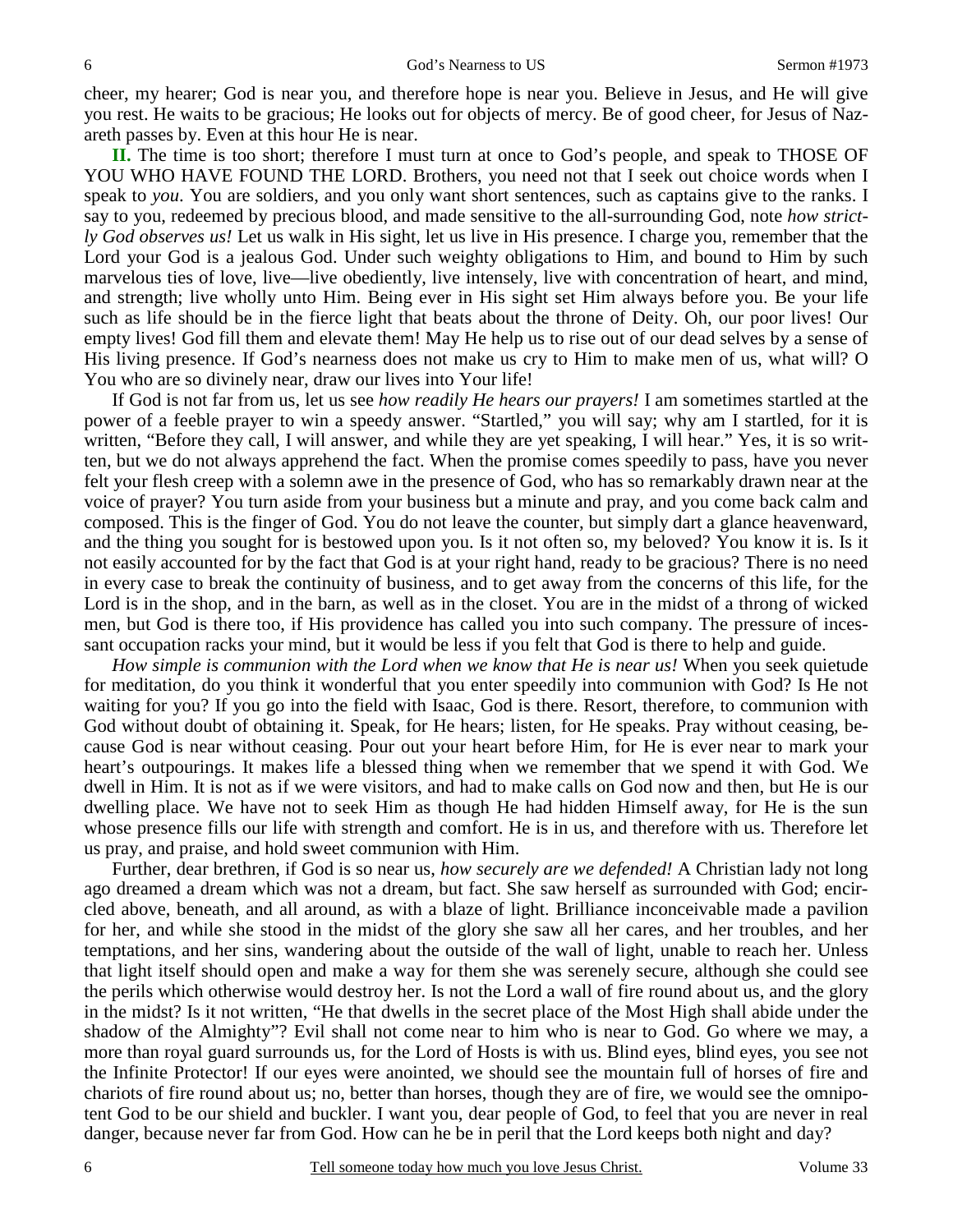To the living God we look for life when threatened by the powers of death. You have a little fish in your hand; it will soon die if it remains there. It is newly taken from the stream; make haste to restore it to its element, and it will speedily recover. In the river it will find all it needs; even so, in God we have all we want. In God we dwell in all-sufficiency and in perfect peace. As the dove in the dovecote, and the coney in the rock, and the chick beneath the hen, so do we dwell in God. Who is he that can harm us, since God is near?

If the Lord is thus near us, *how speedily He can renew our graces!* Alas! Our souls too often need restoring, but blessed be His name, He is at hand to renew our life. I confess with shame that I have felt dull and dead and heavy, and I thought it was the weather, or my bodily weakness, or some other matter, but whatever was the cause, I have only found one cure. As in a moment, quicker than the twinkling of an eye, I have been lifted into life, and love, and light, and energy; I have awakened in the night with all the bells of my soul ringing out peals of praise. I have said to myself, "What a strange creature I am! Now I can rejoice in my God; now I can pray with holy prevalence; now I can leap as a hart." Then I have wished to rush into the pulpit and preach straight away. I was all death before, and the Lord made me all life. Is not this to be expected since God is near to hear our moans? He speaks, and it is done. "His word runs very swiftly." By the exercise of faith the Lord enables us to overcome the body. Plato used to say that by thought the soul could get out of the body. I am not philosopher enough to know whether this is true or not; indeed, I never tried to quit my body, for I am afraid I might not find my way back again, but this I know, that by the spiritual life the spirit can rise above the body. Some grievous ache, some bitter pain has made you feel as if you did not care to live, and yet a flash of sacred joy has gone through you, and you have laughed at the pain, and have even been quickened by it. Pain is a rough barebacked steed which throws every common rider, but when he comes who is taught by the Spirit, he leaps upon it, rides it, and outstrips the wind. How many a grand thought has been the child of pain. Now, if God is with us we see how such a thing can be. Never despair while the living God is near. Believe in the living One, and touching the hem of His garment, the virtue of His life shall stream into your dying heart, "He that believes in Me, though he were dead, yet shall he live."

I hear people sometimes talk about "the higher life." Happy is that man who obtained the highest life when he first believed in Jesus Christ. The Divine life is neither lower nor higher, but there are increasing degrees of its strength. These are all reachable; for God is near to help us. If God is near us, brothers, infinite resources are near us. We need not be unbelieving; we need not be sorrowful; we need not be afraid. We need not be the captives of sin; we are able to overcome it by the Divine help. We can master ourselves, for God is near us to give us the victory.

I do not think that any of you should go away today, saying, "I feel so dull, so stupid, so unspiritual." God is not far from any one of us, and His presence should remove these complaints. What does Jesus say? "I am the resurrection, and the life." You looked for a miracle. Behold your Lord! He is the miracle. Receive Him, and you have the resurrection and the life. What though you are in the grave, sheeted and bound; if Jesus is at the mouth of the sepulcher, at His bidding you shall quit the abode of death. Have hope, O Lazarus! For though you are dead and stinking, yet the Christ who calls you gives you life. Never, child of God, never think that you cannot be filled with life and power. That cry of, "O wretched man that I am! Who shall deliver me?" is heard by your present God, and He gives you the victory through Jesus Christ.

Let me say once more, if God is so near us, *there is no reason why we should not speedily enjoy a manifestation of His glory*. Moses keeps the flock of Jethro. Poor comrades, those woolly sheep! He has led them to the back side of the desert. Poor region, it scarcely yields a blade of grass for sheep, and nothing for man. What can one expect in a howling wilderness? Stop; yonder is a bush! But what of that? No grapes or figs can be gathered there. A bird may rest in a bush, but not a man. Turn you aside, O Moses, for God can make that bush to be the throne of Deity! The commonplace can be made celestial, the despicable, divine. Though today, dear heart, in all your trouble and deadness of heart you will go to a home which is no home, yet since God is there He can appear to you in anything and everything. He can make the bush of your trouble to become the embodiment of His glory. He can manifest Himself to you as He does not to the world. Time was, they say, when God could be found under a tree, and by the brook, and near the town wall, and even in a furnace, and a lion's den, but men do not see Him now